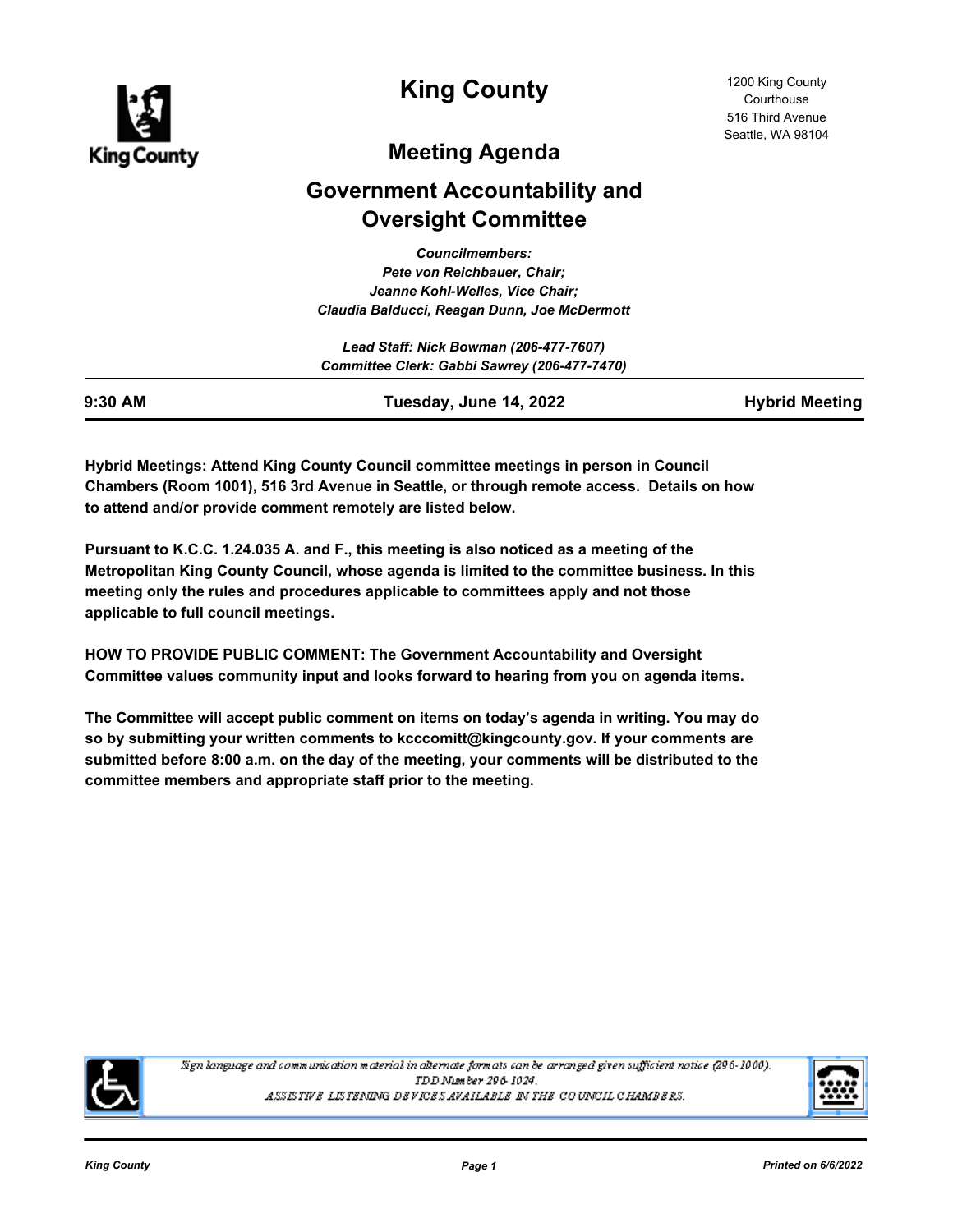**HOW TO WATCH/LISTEN TO THE MEETING REMOTELY: There are three ways to watch or listen to the meeting:**

**1) Stream online via this link https://livestream.com/accounts/15175343/events/4485487 or input the link web address into your web browser.**

**2) Watch King County TV Channel 22 (Comcast Channel 22 and 322(HD), Wave Broadband Channel 22).**

**3 Listen to the meeting by telephone.**

**Dial: 1 253 215 8782 Webinar ID: 838 2970 2470**

**To help us manage the meeting, please use the Livestream or King County TV options listed above, if possible, to watch or listen to the meeting.**

### **1. Call to Order**

**2. Roll Call**

### **3. Approval of Minutes**

*Minutes of the May 10, 2022 meeting*

# **Discussion and Possible Action**

### **4.** [Proposed Motion No. 2022-0149](http://kingcounty.legistar.com/gateway.aspx?m=l&id=/matter.aspx?key=23011)

A MOTION confirming the executive's appointment of Brian K. Surratt, who resides in council district eight, to the Washington state major league baseball stadium public facilities district board of directors.

*Sponsors:* McDermott

*Nick Bowman, Council staff*